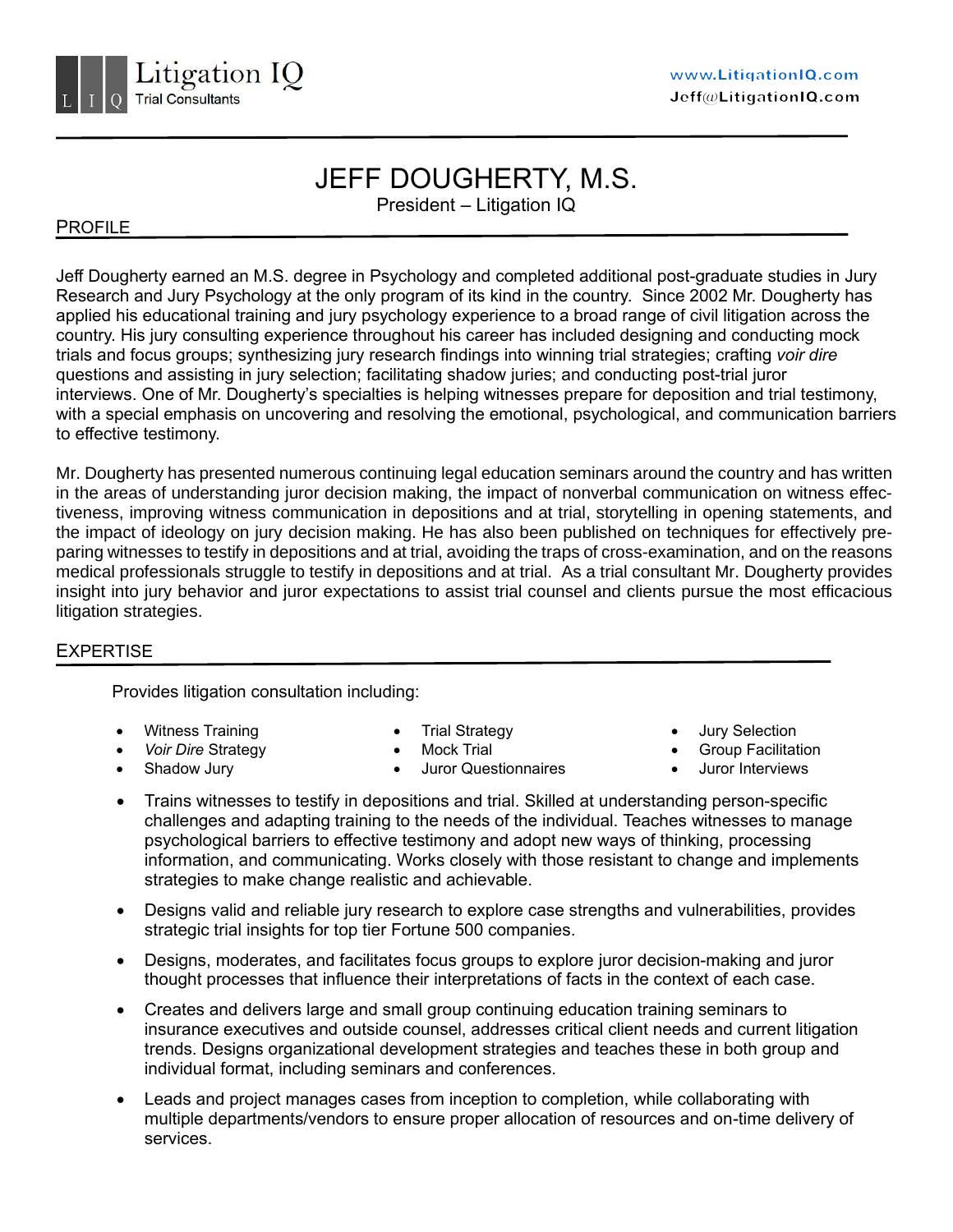## PROFESSIONAL EXPERIENCE

| President, Litigation IQ, Frisco, TX               | 2017          |
|----------------------------------------------------|---------------|
| <b>Contractor - Senior Trial Consultant</b>        | $2015 - 2017$ |
| Senior Consultant, Courtroom Sciences, Irving, TX  | $2012 - 2015$ |
| Consultant, Courtroom Sciences, Irving, TX         | $2009 - 2012$ |
| Consultant, Litigation Insights, Overland Park, KS | $2002 - 2009$ |
|                                                    |               |

#### **EDUCATION**

M.S. – Psychology, California Lutheran University – Thousand Oaks, CA

B.A. – Psychology, California State University – Northridge, CA

#### **CERTIFICATIONS**

Litigation Consulting, Towson University – Towson, MD

Spanish Language Studies, BCN Idiomas School of Language – Barcelona, Spain

#### PRESENTATIONS AND PUBLICATIONS

Dougherty, J. M., (2019). *Teaching Witnesses to Avoid Cross-Examination Traps*. Law 360.

Dougherty, J. M., (2019). *How Medical Professionals Can Tell the Truth in an Upside Down World*. Inside Medical Liability, Second Quarter, 35-37.

Dougherty, J. M., Otterberg, A.A. & Simpson, R.A. (2016). *Your Case Evaluation – Would the Jury Agree? (Mock Trial).* Speaker. Annual Professional Risk Symposium – Professional Liability Underwriting Society, Chicago, IL.

Dougherty, J. M. (2015). *Confronting the Plaintiff's Reptile Revolution: Defusing Reptile Tactics with Advanced Witness Training*. CLE Presentation – Cobb Martinez Woodward, PLLC, Dallas, TX.

Dougherty, J. M. & Malphurs, R. (2015). *Geeks, Eggheads, and Nerds: Training Intellectually Gifted Witnesses with Technical Backgrounds.* CLE Presentation – Hartline Dacus Barger Dreyer & Kern, LLP, Dallas, TX.

Dougherty, J. M. & Malphurs, R. (2015). *Debunking and Redefining the Plaintiff Reptile Theory. CLE Presentation* – Hartline Dacus Barger Dreyer & Kern, LLP, Dallas, TX.

Dougherty, J. M. (2015). *Predicting and Preventing Witness Failure*. National Association of Railroad Trial Counsel 61st Annual Meeting. PA.

Dougherty, J. M. (2015). *Nurse Depositions Gone Bad: Diagnosis and Treatment.* Keynote Speaker. Western Litigation Mountain States Conference, Denver, CO.

Dougherty, J. M. (2015). *Debunking and Redefining the Plaintiff Reptile Theory*. CLE Presentation – Medical Malpractice Update. Detroit, MI.

Dougherty, J. M. (2015). *Predicting and Preventing Witness Failure.* Speaker. CLE Presentation – Dallas Area Paralegal Association, Dallas, TX.